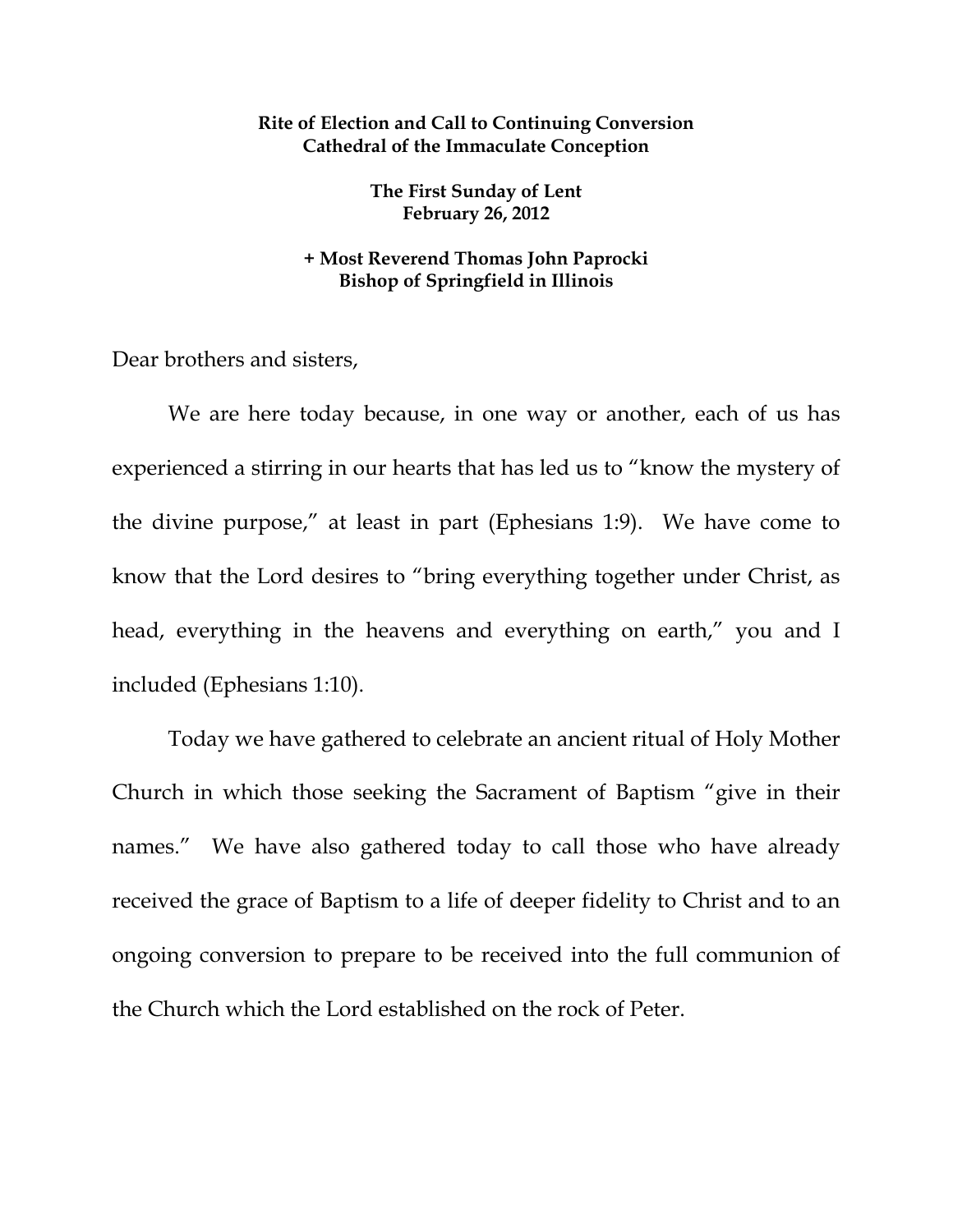I turn first to you, my dear catechumens, to you who long to be bathed in the saving waters. In the early 380s, a woman named Egeria left her home in what is known today as southern France or northern Spain – on pilgrimage to the Holy Land. Writing home to her community, she describes this ancient rite as it was then celebrated in Jerusalem around. She says:

Then the candidates are brought in one by one, the men with their "fathers", the women with their "mothers". Then the bishop one by one asks their neighbors: "Is he a good-living man? Does he respect his parents? Is he a drunkard or untrustworthy?" He asks them like this about every vice, at least the more serious ones. If the bishop finds that the candidate is free from all these faults about which he has questioned the witnesses, he writes down the candidate's name with his own hand.<sup>1</sup>

Today, you will give your names to me in petition to receive the Easter Sacraments of Baptism, Confirmation, and the Eucharist. Your "fathers" and "mothers", that is, your godparents, have already sent me written testimony about the conduct of your lives and in a few moments they - and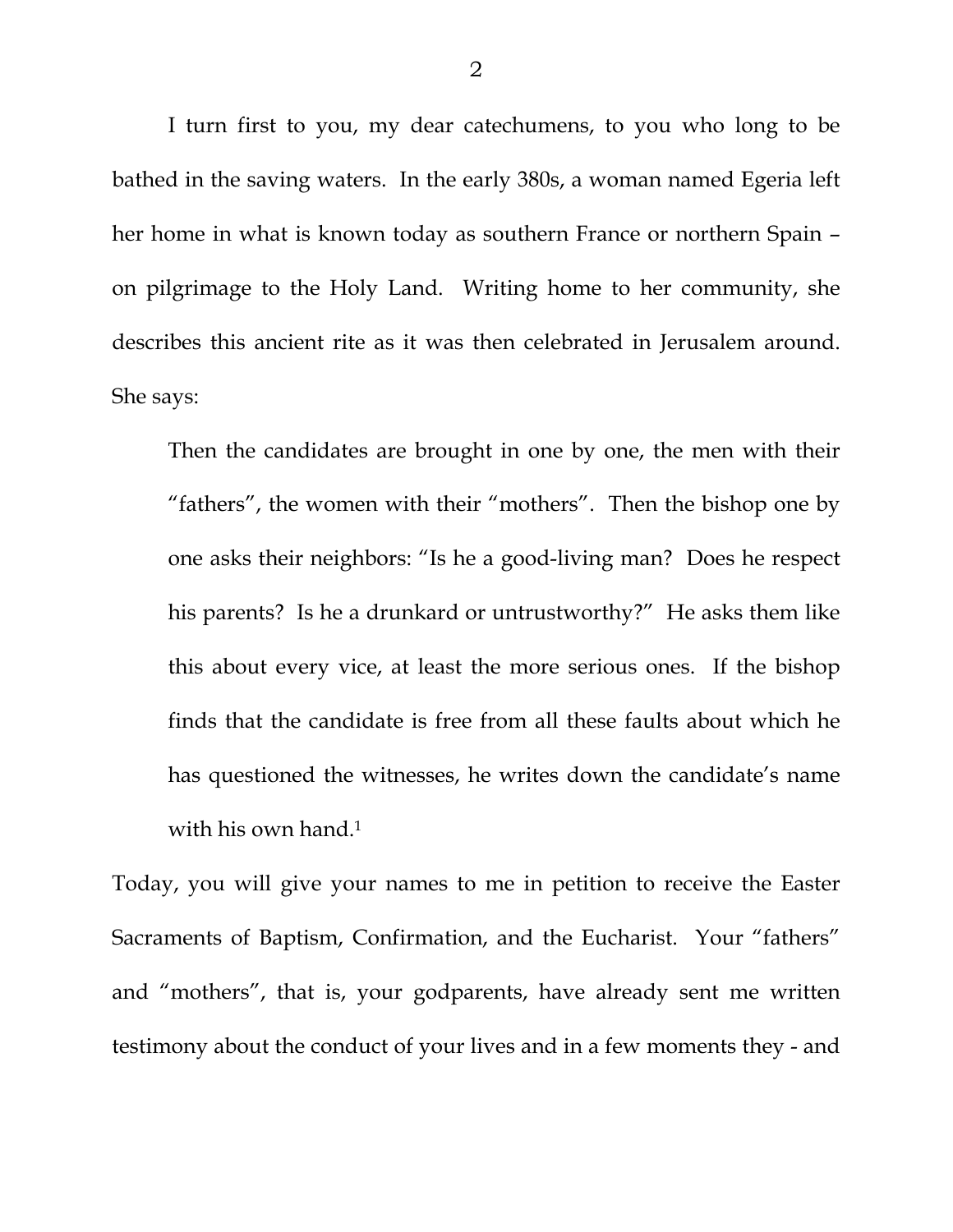those responsible for your formation - will testify publicly before the Church to your readiness to be incorporated into the life of Christ Jesus.

By signing my name to yours, I will ratify that God has indeed chosen you "in Christ before the world was made to be holy and faultless before God in love" (Ephesians 1:4). Once I have signed my name, you will no longer be called catechumens but the Elect, those who have been elected to the Easter Sacraments after a final period of enlightenment and purification consisting particularly in the three great scrutinies and their accompanying exorcisms.

The Lord himself has called you to this moment and at the great Vigil of Easter will graft you onto his vine. For your part, you must strive each day of your lives to keep his commandments so as to remain in his love. By remaining in his love, the joy that begins to well up in you today will be brought to completion on the day of our Lord Jesus Christ.

To you, dear candidates for the completion of your Christian initiation, I now turn. You have already been washed in the waters of Baptism and now you seek to be brought into the full communion of the Church. Having already been grafted into Christ, you seek now to remain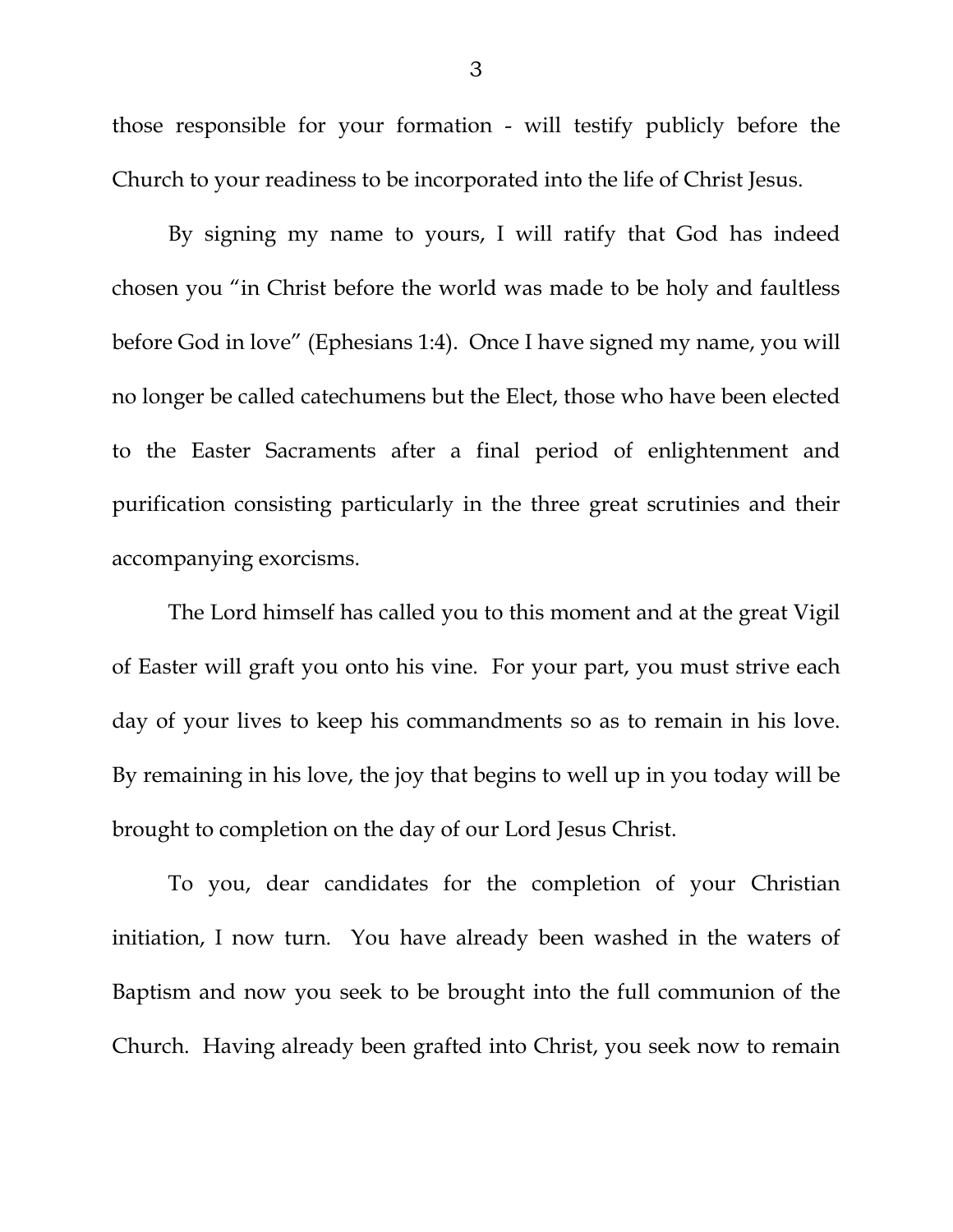in his love in a deeper way that your lives may bear great fruit for the Lord and that your joy, too, may be complete.

The whole Church rejoices at your presence here today, dear catechumens and candidates. There are many who would like us to believe that the Church is diminishing, that faith in the western world is weakening, that Christianity will soon have vanished. Your presence among us and your desire to enter into the full communion of the Church demonstrates quite the opposite. Through you, we see in a clear fashion that activity of the Holy Spirit present in the world, stirring the hearts of men, women, and children to turn to the One who has not only given them life but who also gave his life for them.

In these coming forty days of Lent, the faithful will accompany you in the works of increased prayer, fasting, and alms-giving that complete faith (c.f. James 2:22). Your desire for a deeper conformity of your life to the teachings of the Master spurs each of us to the same desire. Lead us well, dear friends, that we might all enter deeply into the Passion of our Lord so as to celebrate with joy unbounded the great joy of his Resurrection and of your full reception into the Church.

May God give us this grace. Amen.